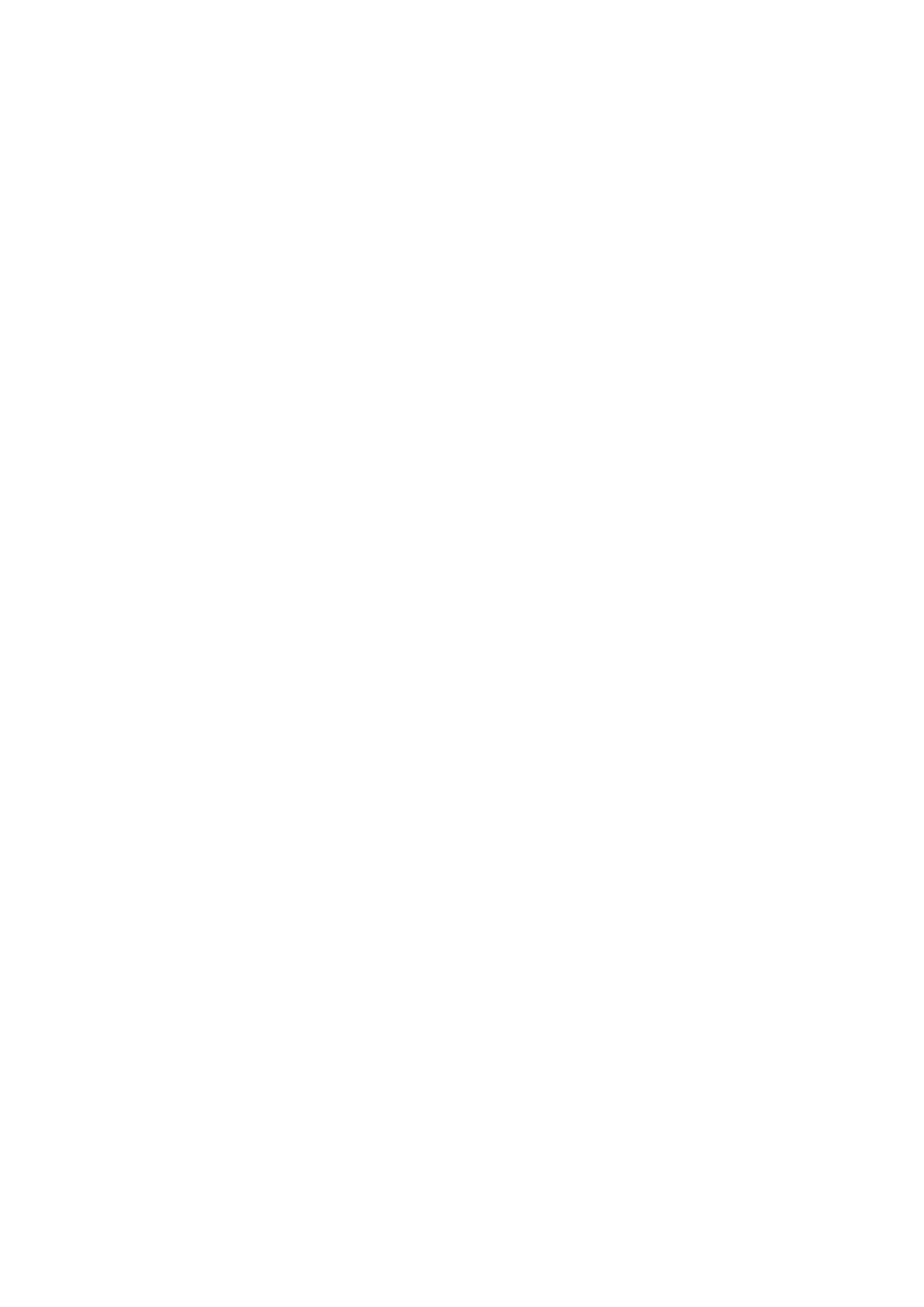## **Finance Application Form:**

Please complete this application in ink and block letters.<br>Please initial all the pages.



# 

مع تأشير الصفحات<br>مع تأشير الصفحات

رقم الطلب

.<br>(٥) الالتزامات المالية

 $A/C$  No.

| (1) Company Details                  |                                                                                                            |                                        | (١) تفاصيل الشركة                               |
|--------------------------------------|------------------------------------------------------------------------------------------------------------|----------------------------------------|-------------------------------------------------|
| Company Name                         | Represented by<br>اسم الشركة                                                                               |                                        | Position / Designation بتمثل ب<br>موقف / تعيين  |
| Date of incorporation                |                                                                                                            | Country of incorporation تاريخ التأسيس | بلد التأسيس                                     |
|                                      |                                                                                                            |                                        |                                                 |
| Trade License number                 | Trade License expiry date   ناريخ إصدار الرخصة التجارية    Trade License issue date<br>رفم الرخصة التجارية |                                        | تاريخ انتهاء الرخصة التجارية                    |
|                                      |                                                                                                            |                                        |                                                 |
| (2) Address Details                  |                                                                                                            |                                        | (٢) العنوان                                     |
| <b>Correspondence Address</b>        |                                                                                                            |                                        | عنوان المراسلة البريدية                         |
| P.O.Box                              | ص.ب                                                                                                        | Emirate                                | الإمسارة                                        |
| <b>Company Address in U.A.E.</b>     |                                                                                                            |                                        | عنوان الشركة بالإمارات                          |
| Office No.                           | رفم المكتب                                                                                                 | <b>Building</b>                        | اسم المبنى                                      |
| <b>Street Name</b>                   | اسم الشارع                                                                                                 | Emirate                                | الإمسسارة                                       |
| Community No.                        | رقم الحي                                                                                                   | Area                                   | المنطقة                                         |
| Nearest Landmark                     |                                                                                                            |                                        | أقسرب متعتلتم                                   |
| (3) Company Contact Details in U.A.E |                                                                                                            |                                        | (٣) عناوين الاتصال بالإمارات                    |
| Office Tel. No.                      | رفم هانف المكتب                                                                                            | Mobile Tel. No.                        | رفم الهانف المتحرك                              |
| Fax No.                              | رقم الفاكس                                                                                                 | Other Tel. No.                         | رقم هاتف آخر                                    |
| E-mail                               |                                                                                                            |                                        | البريد الإلكتروني                               |
| Alternative E-mail                   |                                                                                                            |                                        | البريد الإلكتروني البديل                        |
| (4) Assets Owned in UAE & Worldwide  |                                                                                                            |                                        | (٤) الأصبول الـمملـوكـة في الإمارات و خـارجـهـا |

|        | $\frac{1}{2}$ , $\frac{1}{2}$ , $\frac{1}{2}$ , $\frac{1}{2}$ , $\frac{1}{2}$ , $\frac{1}{2}$ , $\frac{1}{2}$ , $\frac{1}{2}$ , $\frac{1}{2}$ , $\frac{1}{2}$ , $\frac{1}{2}$ , $\frac{1}{2}$ , $\frac{1}{2}$ |                                                           |                                                           |                                                     |
|--------|---------------------------------------------------------------------------------------------------------------------------------------------------------------------------------------------------------------|-----------------------------------------------------------|-----------------------------------------------------------|-----------------------------------------------------|
|        | تفاصيل العقار<br><b>Property Details</b>                                                                                                                                                                      | قيمة العقار (درهم إماراتي)<br>Value of the Property (AED) | الرصيدالمتبقي من فيمة الرهن<br>Outstanding Mortgage Value | مردود الإيجار (درهم إماراتي)<br>Rental Income (AED) |
|        |                                                                                                                                                                                                               |                                                           |                                                           |                                                     |
| $\sim$ |                                                                                                                                                                                                               |                                                           |                                                           |                                                     |
| 3      |                                                                                                                                                                                                               |                                                           |                                                           |                                                     |
| 4      |                                                                                                                                                                                                               |                                                           |                                                           |                                                     |
| 5      |                                                                                                                                                                                                               |                                                           |                                                           |                                                     |
| Ô      |                                                                                                                                                                                                               |                                                           |                                                           |                                                     |
| -      |                                                                                                                                                                                                               |                                                           |                                                           |                                                     |

#### (5) Financial Liabilities

|                                                   |                                      | <b>First Applicant:</b>                                           |                                                                                                         | مقدم الطلب الأول:             |                                      | <b>Second Applicant:</b>                                          |                                                                                                          | مقدم الطلب الثانى:            |
|---------------------------------------------------|--------------------------------------|-------------------------------------------------------------------|---------------------------------------------------------------------------------------------------------|-------------------------------|--------------------------------------|-------------------------------------------------------------------|----------------------------------------------------------------------------------------------------------|-------------------------------|
| <b>Type of Liability</b><br>نسوع الالتنزام        | رفم التمويل<br>Number of<br>Finances | الفسط الشهرى<br>(بالدرهم الإماراني)<br>Monthly<br>Repayment (AED) | الرصيد الــمتبقـي<br>(كـما بناريخ الطلب)<br>Outstanding Balance<br>(as of the date of this application) | اسم البنك<br><b>Bank Name</b> | رفم التمويل<br>Number of<br>Finances | الفسط الشهرى<br>(بالدرهم الإماراني)<br>Monthly<br>Repayment (AED) | الرصيد الــمتبقـي<br>(كـما بتاريخ الـطلب)<br>Outstanding Balance<br>(as of the date of this application) | اسم البنك<br><b>Bank Name</b> |
| تـموبل عقارى<br>Real Estate Finance               |                                      |                                                                   |                                                                                                         |                               |                                      |                                                                   |                                                                                                          |                               |
| Personal<br>شخصب                                  |                                      |                                                                   |                                                                                                         |                               |                                      |                                                                   |                                                                                                          |                               |
| مركبة<br>Car                                      |                                      |                                                                   |                                                                                                         |                               |                                      |                                                                   |                                                                                                          |                               |
| تستهيلات السحب على الكشوف<br>O/D Limit            |                                      |                                                                   |                                                                                                         |                               |                                      |                                                                   |                                                                                                          |                               |
| Other Liabilities (Please Specify)<br>ديسون أخسري |                                      |                                                                   |                                                                                                         |                               |                                      |                                                                   |                                                                                                          |                               |
| <b>Total Liabilities</b><br>مجموع الالتنزاميات    |                                      |                                                                   |                                                                                                         |                               |                                      |                                                                   |                                                                                                          |                               |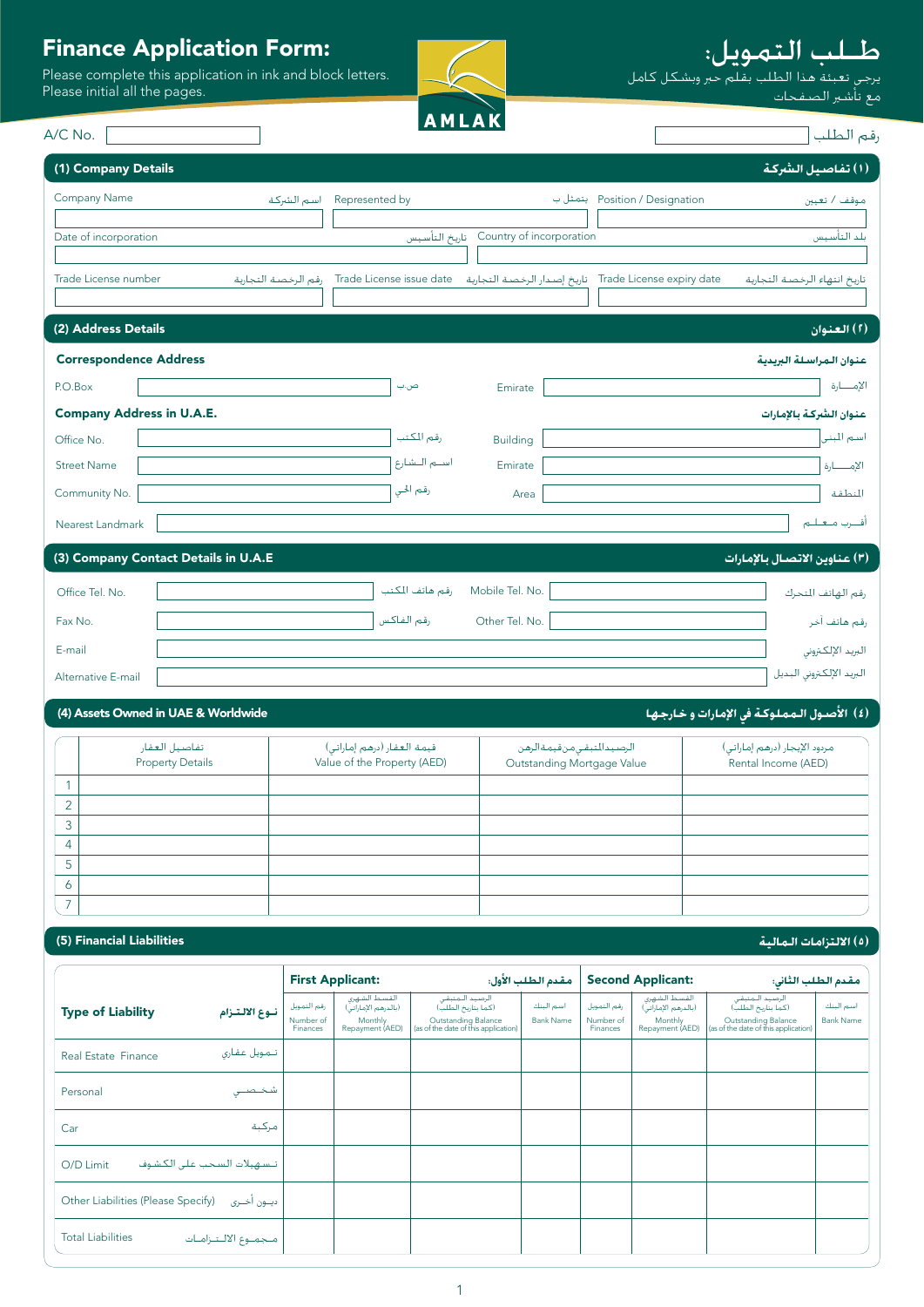|                                                  | (6) Corporate credit cards & Utilization of Limits                                                            |                                                 |                                                                                           | (1) بطاقات الائتمان و حدود الائتمان                                                                                          |
|--------------------------------------------------|---------------------------------------------------------------------------------------------------------------|-------------------------------------------------|-------------------------------------------------------------------------------------------|------------------------------------------------------------------------------------------------------------------------------|
| الرقم<br>التسلسان<br>Sr. No.                     | اسم البنك<br><b>Bank Name</b>                                                                                 | أرقام بطاقات<br>الأئتمان<br>Credit<br>Card Nos. | قيمة الاستخدام الحالى<br>(بالدرهم الإماراتي)<br><b>Current Utilization</b><br>Value (AED) | حد الائتمان الحالي<br>على البطافة<br>(بالدرهم الإماراتي)<br><b>Current Limit</b><br>on Card (AED)                            |
|                                                  |                                                                                                               |                                                 |                                                                                           |                                                                                                                              |
| (7) Financial Liabilities (contd.)               |                                                                                                               |                                                 |                                                                                           | (٧) المسؤليات المادية (تكملة)                                                                                                |
| judgement or court order made against it?        | Has the Company ever defaulted on liabilities or had a<br>Has the Company ever been declared bankrupt or made | Yes<br>نعم<br>Yes<br>نعم                        | No.<br>$\mathsf{x}$<br>No<br>$\boldsymbol{\mathsf{X}}$                                    | هل سبق وأن أخفقت الشركة (بالوفاء) بالتزاماتها<br>أو صدر بحقها حكم أو أمر قضائي؟<br>هل سبق وأن أعلنت الشركـة إفلاسـها أو أجرت |
| arrangements with creditors?                     |                                                                                                               |                                                 |                                                                                           | أية ترتيبات مع الدائنين؟                                                                                                     |
| If yes, please provide<br>necessary details.     |                                                                                                               |                                                 |                                                                                           | إذا كانت الإجابة بنعم الرجاء<br>.<br>إعطاء ملخص للترتيبات.                                                                   |
|                                                  | Does the company have a previous account with Amlak?                                                          | Yes<br>نعم                                      | No<br>$\mathsf{\underline{\mathsf{x}}}$                                                   | هل لدى الشركـة حساب سابق مع أملاك؟                                                                                           |
| If yes, please provide Account No.               |                                                                                                               |                                                 |                                                                                           | إذا كان اللجواب نعم، رقم اللحساب                                                                                             |
| <b>CIF</b>                                       |                                                                                                               |                                                 |                                                                                           | رقم ملف اللمتعامل                                                                                                            |
| (8) Bank Details                                 |                                                                                                               |                                                 |                                                                                           | (٨) تفاصيل البنك                                                                                                             |
|                                                  |                                                                                                               |                                                 |                                                                                           |                                                                                                                              |
|                                                  | اسم البنك<br><b>Bank Name</b>                                                                                 | نوع الحساب<br>Type of Account                   | رقم الحساب<br>A/c No.                                                                     | منوسط الرصيد<br>Average Balance                                                                                              |
| 1                                                |                                                                                                               |                                                 |                                                                                           |                                                                                                                              |
| $\overline{2}$                                   |                                                                                                               |                                                 |                                                                                           |                                                                                                                              |
| 3                                                |                                                                                                               |                                                 |                                                                                           |                                                                                                                              |
|                                                  |                                                                                                               |                                                 |                                                                                           |                                                                                                                              |
| 4                                                |                                                                                                               |                                                 |                                                                                           |                                                                                                                              |
| 5                                                |                                                                                                               |                                                 |                                                                                           |                                                                                                                              |
|                                                  |                                                                                                               |                                                 |                                                                                           |                                                                                                                              |
| (9) Finance Options                              |                                                                                                               |                                                 |                                                                                           | (٩) خيارات التمويل السكني                                                                                                    |
|                                                  |                                                                                                               |                                                 |                                                                                           | المعاملات                                                                                                                    |
| <b>Transactions</b>                              | New Property Finance (purchase direct from Developer)                                                         |                                                 |                                                                                           | تـمويل سكنى جديد (الشراء الـمباشر من الـمطور)                                                                                |
| Secondary Purchase (from third party seller)     |                                                                                                               |                                                 |                                                                                           | المعشتري الثاني (شراء من طرف ثالث)                                                                                           |
|                                                  | Home Refinance (buy out from other bank, specify bank)                                                        |                                                 |                                                                                           | إعادة تـمويل الـمنزل (الاستحواذ من البنوك الأخرى، يرجى تـحديد اسم البنك)                                                     |
| Top up Refinance (Amlak finance)                 |                                                                                                               |                                                 |                                                                                           | تجديد التمويل                                                                                                                |
| Home Equity                                      |                                                                                                               |                                                 |                                                                                           | إعادة تلمويل عقار                                                                                                            |
| <b>Product</b>                                   |                                                                                                               |                                                 |                                                                                           | المنتجات                                                                                                                     |
| ljarah                                           |                                                                                                               |                                                 |                                                                                           | إجارة                                                                                                                        |
| Istithmari (BTL)<br>Investor Finance- Commercial |                                                                                                               |                                                 |                                                                                           | إستثماري (شراء العقار للإيجار)<br>تمويل المستثمر- جَاري                                                                      |
| Istithmari (BTL) - Profit only                   |                                                                                                               |                                                 |                                                                                           | إستثماري (شراء العقار للإيجار) – الربح فقط                                                                                   |
| Tatweer Offplan finance                          |                                                                                                               |                                                 |                                                                                           | تطوير – يمول عقار فيد الإنشاء<br>منتجات أخرى الرجاء التحديد                                                                  |

| إعادة تــمـويل الــمـنزل (الاسـتحـواذ مـن البـنـوك الأخـرى، يرجـي تــحـديـد اسـم الـبـنك) |  |
|-------------------------------------------------------------------------------------------|--|
| تنجديد التمويل                                                                            |  |

## إعادة تلمويل عقار

## المنتجات

| ستثماري (شراء العقار للإيجار) |  |
|-------------------------------|--|
|-------------------------------|--|

| إستثماري (شراء العقار للإيجار) – الربح فقط |  |  |
|--------------------------------------------|--|--|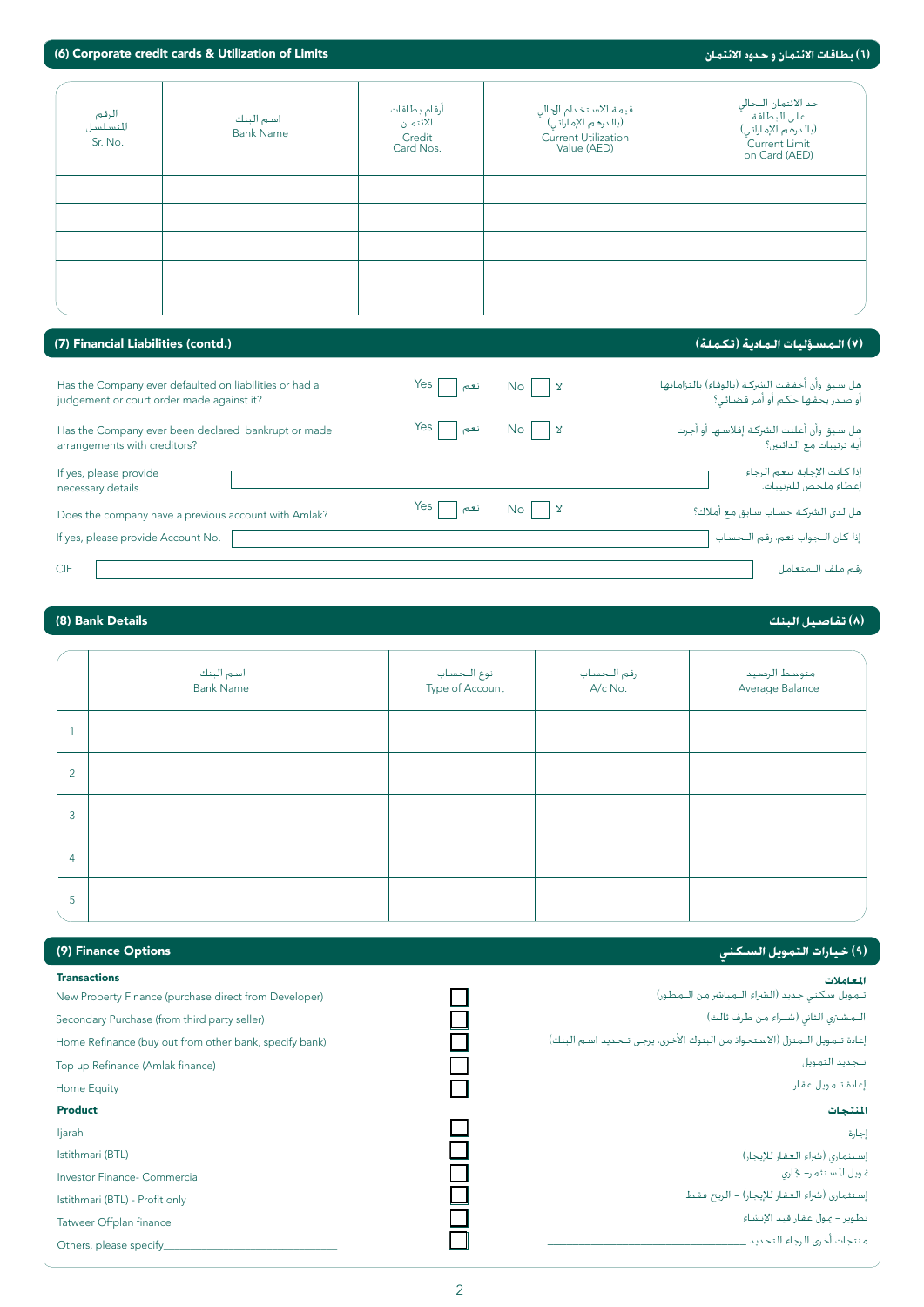| (10-A) Details of the Asset to be Financed                                                                      | (A–1۰) معلومات الأصل الذى سيتم تمويله  |
|-----------------------------------------------------------------------------------------------------------------|----------------------------------------|
| Completed Property<br>عقار مكتمل<br><b>Under Construction</b><br>ملكية مقيدة<br>قيد الإنشاء<br>Leasehold        | Freehold<br>تىمليك حر                  |
| <b>Property</b>                                                                                                 | عقار                                   |
| Name of the Developer / Owner                                                                                   | اسم مطور العقار / الـمالك              |
| Name of Project                                                                                                 | اسم التمتشيروع                         |
| Address of the Property                                                                                         | عنوان العقار                           |
| <b>Type</b><br>Office / Commercial<br>مكتب / عقار تجارى<br>Villa<br>Apartment<br>شقة                            | فيلا<br>النوع                          |
| <b>Estimated Value of Property</b>                                                                              | القيمة التقريبية للعقار                |
| (10-B) Details of the Asset to be Financed                                                                      | (−1−)) معلومات الأصل الذي سيتم تمويله  |
| <b>Completed Property</b><br><b>Under Construction</b><br>Leasehold<br>قيد الإنشاء                              | Freehold<br>تىمليك حر                  |
| عقار مكتمل<br>ملكية مقيدة<br><b>Property</b>                                                                    | عقار                                   |
| Name of the Developer / Owner                                                                                   | اسم مطور العقار / الـمالك              |
| Name of Project                                                                                                 | اسم التمتشيروع                         |
| Address of the Property                                                                                         | عنوان العقار                           |
| <b>Type</b><br>Office / Commercial<br>مكتب / عقار تجارى<br>Villa<br>شقة<br>Apartment                            | فىلا                                   |
|                                                                                                                 | النوع                                  |
| <b>Estimated Value of Property</b>                                                                              | الفيمة التقريبية للعقار                |
| (10-C) Details of the Asset to be Financed                                                                      | (C−۱۰) معلومات الأصل الذي سيتم تمويله. |
| <b>Completed Property</b><br><b>Under Construction</b><br>فيد الإنشاء<br>Leasehold<br>ملكية مقيدة<br>عقار مكتمل | Freehold<br>تىمليك حر                  |
| <b>Property</b>                                                                                                 | عقار                                   |
| Name of the Developer / Owner                                                                                   | اسم مطور العقار / الـمالك              |
| Name of Project                                                                                                 | اسم المشروع                            |
| Address of the Property                                                                                         | عنوان العقار                           |
| <b>Type</b><br>Office / Commercial<br>مكنت / عقار تجاري<br>Villa<br>Apartment<br>شقة                            | فيلا<br>النوع                          |
| <b>Estimated Value of Property</b>                                                                              | الفيمة التفريبية للعفار                |
| (10-D) Details of the Asset to be Financed                                                                      | (D−1۰) معلومات الأصل الذي سيتم تمويله  |
| Completed Property<br>عقار مكتمل<br><b>Under Construction</b><br>قيد الإنشاء<br>Leasehold<br>ملكية مقيدة        | Freehold<br>تىمليك حر                  |
|                                                                                                                 | عقار                                   |
| <b>Property</b><br>Name of the Developer / Owner                                                                | اسم مطور العقار / المالك               |
| Name of Project                                                                                                 | اسم المشروع                            |
| Address of the Property                                                                                         | عنوان العقار                           |
| <b>Type</b><br>Office / Commercial<br>مكتب / عقار تجارى                                                         |                                        |
| Villa<br>Apartment<br>شقة                                                                                       | فيلا<br>النوع                          |
| <b>Estimated Value of Property</b>                                                                              | الفيمة التفريبية للعفار                |
| (10-E) Details of the Asset to be Financed                                                                      | (E−1۰) معلومات الأصل الذي سيتم تمويله  |
| <b>Completed Property</b><br>عقار مكتمل<br><b>Under Construction</b><br>Leasehold<br>ملكية مقيدة<br>فيد الإنشاء | تىمليك خر<br>Freehold                  |
| <b>Property</b>                                                                                                 | عقار                                   |
| Name of the Developer / Owner                                                                                   | اسم مطور العفار / الـمالك              |
| Name of Project                                                                                                 | اسم المشروع                            |
| Address of the Property                                                                                         | عنوان العقار                           |
| <b>Type</b><br>مكتب / عفار تجارى<br>Office / Commercial                                                         |                                        |
| Villa<br>Apartment<br>شقة                                                                                       | فيلا<br>النوع                          |
| <b>Estimated Value of Property</b>                                                                              | الفيمة التفريبية للعفار                |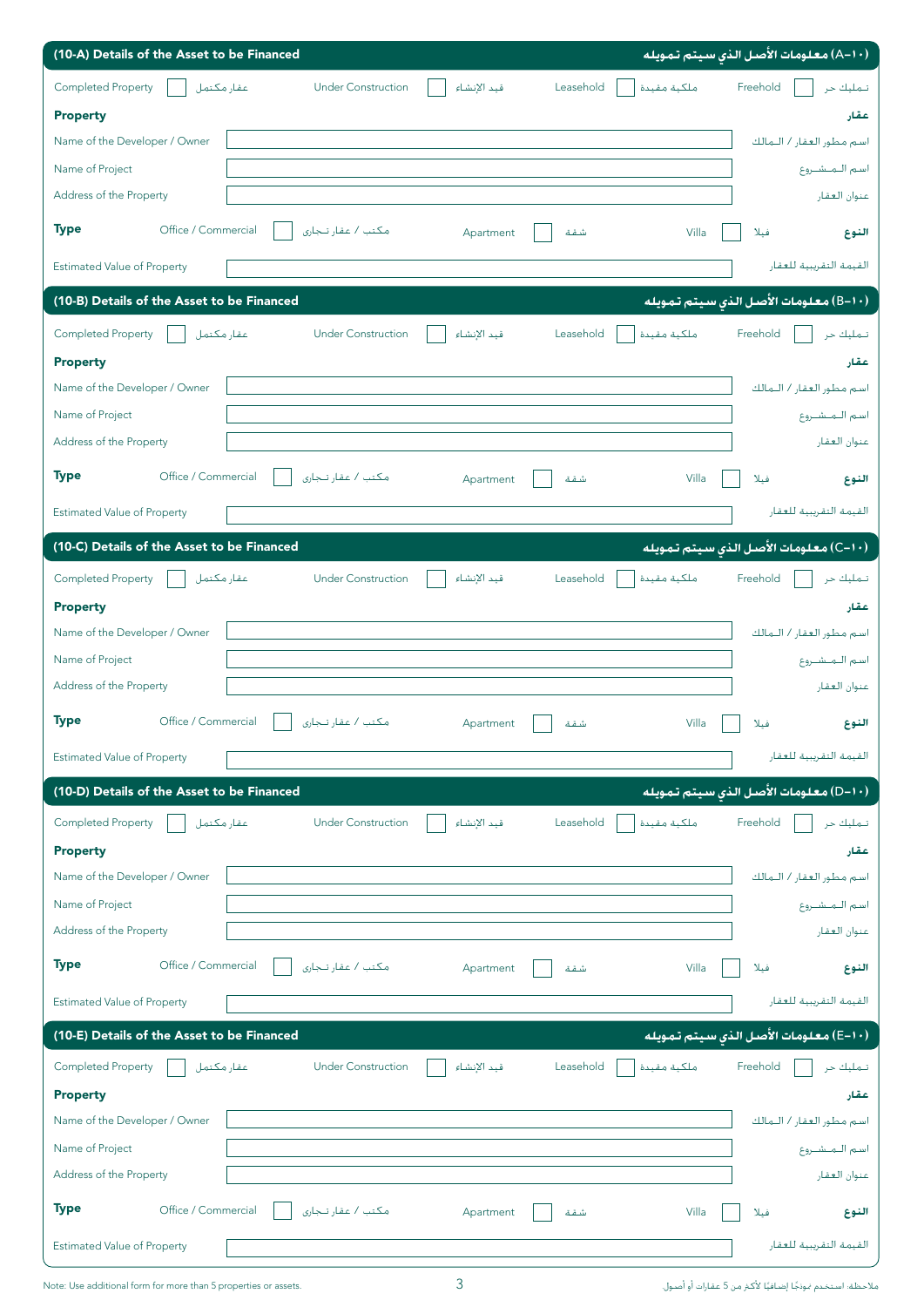| (10-F) Details of the Asset to be Financed                           |             |                          | (F–۱۰) معلومات الأصل الذى سيتم تمويله  |
|----------------------------------------------------------------------|-------------|--------------------------|----------------------------------------|
| Completed Property<br>عقار مكتمل<br><b>Under Construction</b>        | قيد الإنشاء | Leasehold<br>ملكية مقيدة | Freehold<br>تىمليك حر                  |
| <b>Property</b>                                                      |             |                          | عقار                                   |
| Name of the Developer / Owner                                        |             |                          | اسم مطور العقار / الـمالك              |
| Name of Project                                                      |             |                          | اسم التمتشروع                          |
| Address of the Property                                              |             |                          | عنوان العقار                           |
| <b>Type</b><br>Office / Commercial<br>مكتب / عقار تجارى              | Apartment   | شقة                      | Villa<br>فيلا<br>النوع                 |
| <b>Estimated Value of Property</b>                                   |             |                          | الفيمة التفريبية للعفار                |
| (10-G) Details of the Asset to be Financed                           |             |                          | (G-1۰) معلومات الأصل الذي سيتم تمويله  |
| <b>Completed Property</b><br>عفار مكتمل<br><b>Under Construction</b> | فيد الإنشاء | Leasehold<br>ملكية مقيدة | Freehold<br>تىملىك خر                  |
| <b>Property</b>                                                      |             |                          | عقار                                   |
| Name of the Developer / Owner                                        |             |                          | اسم مطور العقار / الـمالك              |
| Name of Project                                                      |             |                          | اسم المشروع                            |
| Address of the Property                                              |             |                          | عنوان العقار                           |
| Office / Commercial<br><b>Type</b><br>مكتب / عقار تجارى              | Apartment   | شقة                      | Villa<br>فيلا<br>النوع                 |
| <b>Estimated Value of Property</b>                                   |             |                          | الفيمة التفريبية للعفار                |
| (10-H) Details of the Asset to be Financed                           |             |                          | (−۱+)) معلومات الأصل الذي سيتم تمويله  |
| Completed Property<br><b>Under Construction</b><br>عقار مكتمل        | فيد الإنشاء | Leasehold<br>ملكية مقيدة | Freehold<br>تىمليك حر                  |
| <b>Property</b>                                                      |             |                          | عقار                                   |
| Name of the Developer / Owner                                        |             |                          | اسم مطور العقار / الـمالك              |
| Name of Project                                                      |             |                          | اسم المشروع                            |
| Address of the Property                                              |             |                          | عنوان العفار                           |
| <b>Type</b><br>Office / Commercial<br>مكتب / عقار تـجارى             | Apartment   | شقة                      | Villa<br>فىلا<br>النوع                 |
| <b>Estimated Value of Property</b>                                   |             |                          | الفيمة التفريبية للعفار                |
| (10-I) Details of the Asset to be Financed                           |             |                          | (١٠-١) معلومات الأصل الذي سيتم تمويله  |
| <b>Completed Property</b><br>عقار مكتمل<br><b>Under Construction</b> | فيد الإنشاء | Leasehold                | تىملىك خر<br>Freehold                  |
| <b>Property</b>                                                      |             | ملكية مقيدة              |                                        |
| Name of the Developer / Owner                                        |             |                          | عقار                                   |
|                                                                      |             |                          |                                        |
|                                                                      |             |                          | اسم مطور العقار / الـمالك              |
| Name of Project<br>Address of the Property                           |             |                          | اسم التمتشروع                          |
|                                                                      |             |                          | عنوان العقار                           |
| مكتب / عقار تجارى<br><b>Type</b><br>Office / Commercial              | Apartment   | شقة                      | Villa<br>فيلا<br>النوع                 |
| <b>Estimated Value of Property</b>                                   |             |                          | الفيمة التقريبية للعفار                |
| (10-J) Details of the Asset to be Financed                           |             |                          | (→ ا−ل) معلومات الأصل الذي سيتم تمويله |
| <b>Completed Property</b><br><b>Under Construction</b><br>عقار مكتمل | فيد الإنشاء | Leasehold<br>ملكية مقيدة | Freehold<br>تىمليك حر                  |
| <b>Property</b>                                                      |             |                          | عقار                                   |
| Name of the Developer / Owner                                        |             |                          | اسم مطور العقار / الـمالك              |
| Name of Project                                                      |             |                          | اسم التمتشيروع                         |
| Address of the Property                                              |             |                          | عنوان العقار                           |
| <b>Type</b><br>Office / Commercial<br>مكتب / عقار تجارى              | Apartment   | شقة                      | فىلا<br>Villa<br>النوع                 |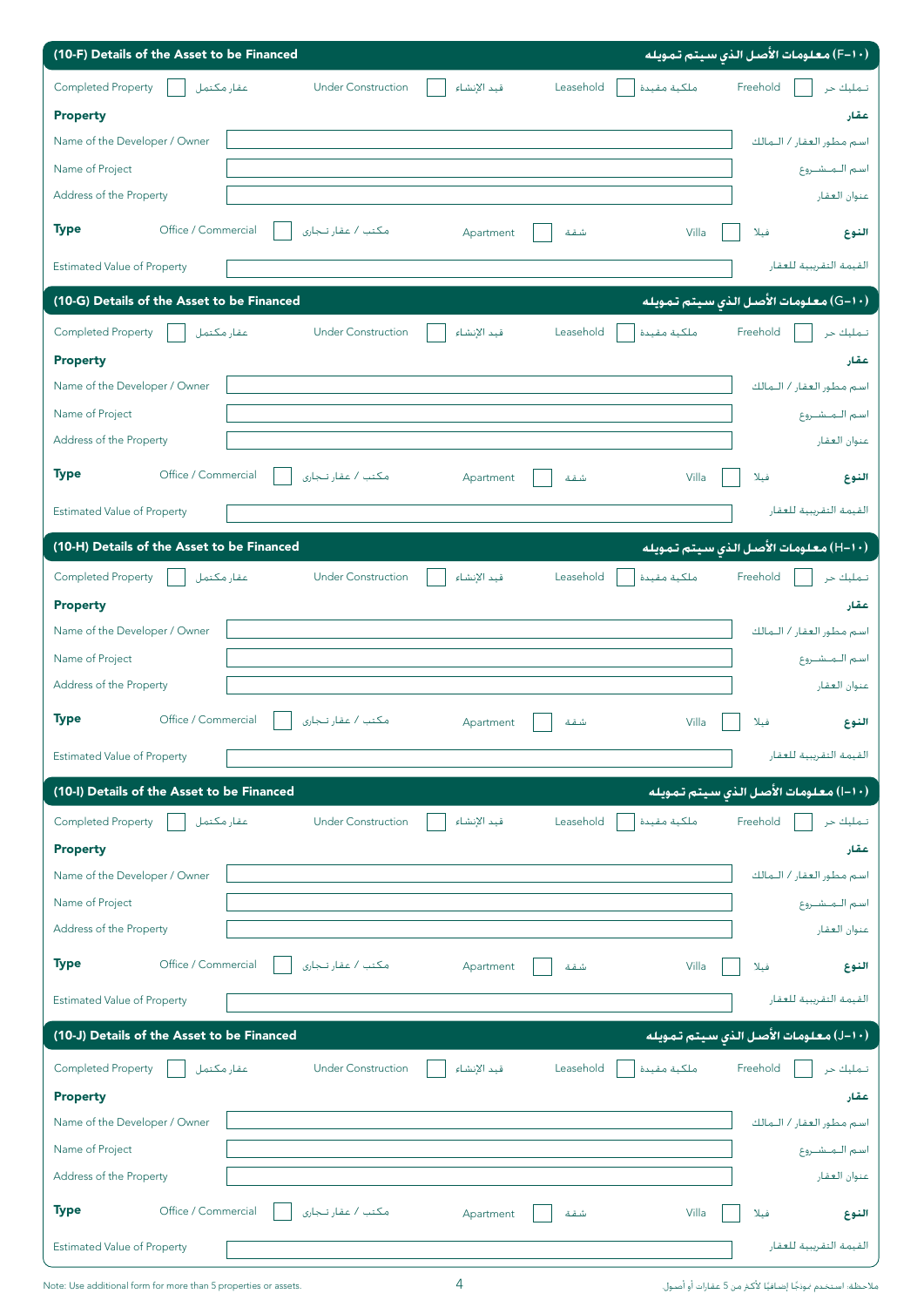| (11) Total Finance Required                                               |                             |                                              | (11) التهويل الـمطلوب                    |
|---------------------------------------------------------------------------|-----------------------------|----------------------------------------------|------------------------------------------|
| <b>Total Finance Amount Requested</b>                                     |                             | Tenor Requested (years) مبلغ التمويل المطلوب | مدة التمويل المطلوبة                     |
|                                                                           |                             |                                              |                                          |
| Will property management be assigned to Amlak?                            | Yes<br>نعم                  | No <sup>l</sup><br>١x                        | هل ستكون أملاك مسؤولة عن إدارة العقارات؟ |
| Will rentals be assigned to Amlak?                                        | Yes<br>نعم                  | Nol<br>$\vert x$                             | هل ستكون أملاك مسؤولة عن تأجير العقارات؟ |
| (12) Referral                                                             |                             |                                              | .<br>( 1 1 ) الـمرجـع                    |
| How did you hear of Amlak Finance?                                        |                             |                                              | كبف سمعت بأملاك؟                         |
| زيارة أحد الفروع<br>Walk in                                               | عميل آخر لأملاك<br>Referral | Staff<br>أحد التموظفين                       | Advertisement<br>إعلان                   |
| Other (Please specify)                                                    |                             |                                              | أخرى (الرجاء التحديد)                    |
|                                                                           |                             |                                              |                                          |
| Preferred language for communication?                                     | English<br>الإنكليزية       | Arabic<br>العربية                            | كيف تفضل أن تكون لغة التخاطب؟            |
| Would you like to receive marketing communications<br>from Amlak Finance? | Yes<br>نعم                  | <b>No</b><br>$\mathbf{\mathsf{x}}$           | هل ترغب باستلام نشــراتنا الإعلانية؟     |

#### (13) References (in UAE), please provide two references

### (١٣) مرجع في دولة الإمارات العربية الـمتحدة. الرجاء تزويد مرجعين

| Name                                                                 | الاسم        | Name                                                 |                            | لاسم        |
|----------------------------------------------------------------------|--------------|------------------------------------------------------|----------------------------|-------------|
| Address                                                              | العنوان      | Address                                              |                            | لعنوان      |
| Contact details<br>متحرك<br>Mobile: ______________                   | أرقام الهاتف | Contact details<br>مكتب<br>Office:    ______________ | متحرك<br>Mobile: _________ | رقام الهاتف |
| بريد<br>إلكتروني<br>المنزل<br>Residence: <u>____________________</u> |              | المنزل<br>Residence: ______________________          | بريد<br>إلكتروني           |             |
| Relationship                                                         | صلة القرابة  | Relationship                                         |                            | صلة القرابة |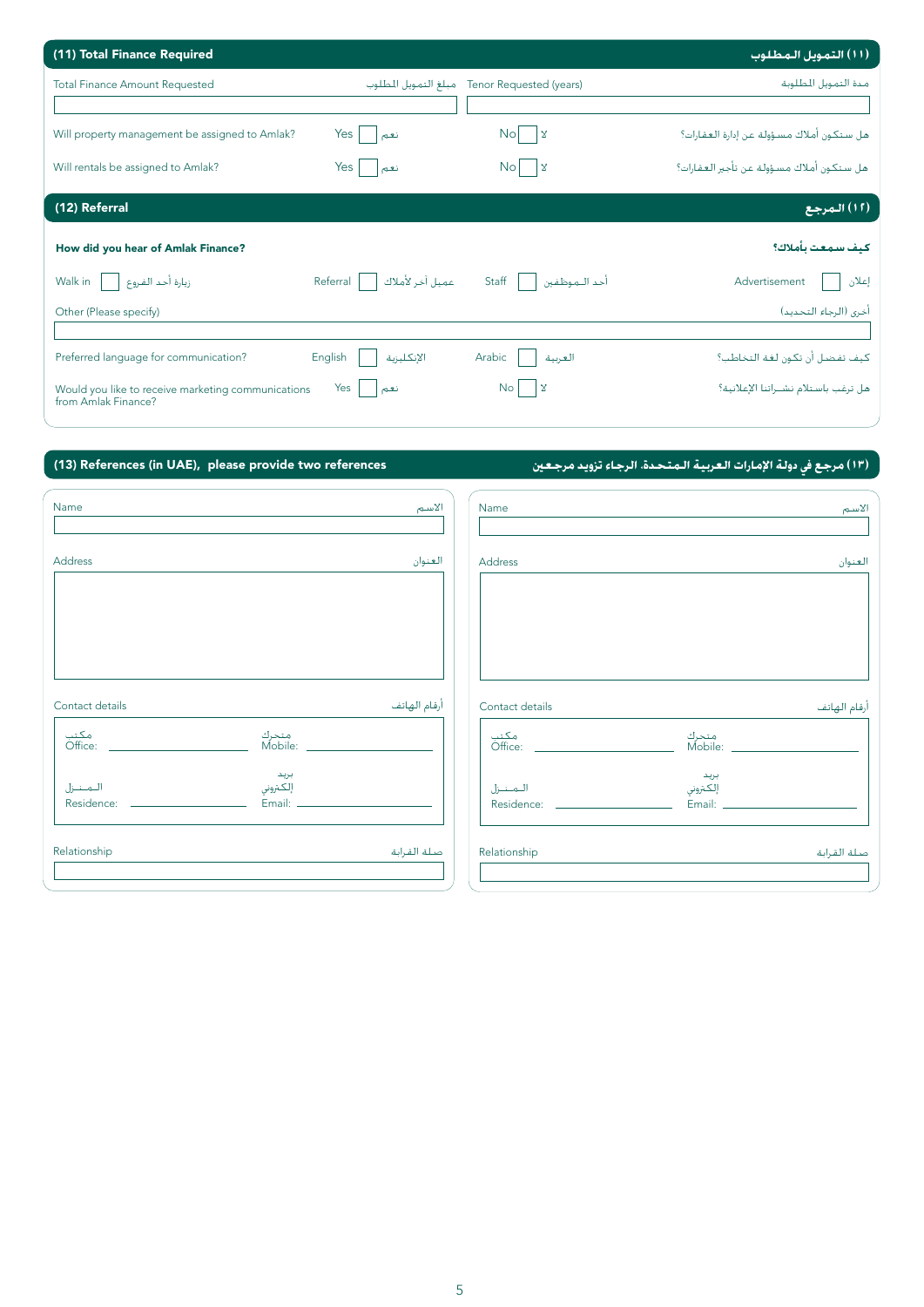#### General Terms and Condition

1.I/We hereby acknowledge, agree, accept and confirm the truth, accuracy and completeness of the information detailed in this Application Form and I/we agree that I/we shall bear full responsibility for any actual losses or damages that may result if such information is found to be untrue, incorrect or incomplete. I/we acknowledge that any finance facility that Amlak Finance PJSC ("Amlak") may agree to provide to me/us (the "Facility") shall be offered in reliance on the truth, accuracy and completeness of the information contained in this Application Form.

2. I/We understand that this Application Form is an application for finance only and does not constitute an agreement for finance between Amlak and me/us. I/We agree that Amlak's agreement to provide the Facility is subject to formal documentation between Amlak and me/us.

3. I/We agree to provide such further information or details that Amlak may require in order to process the Application Form and/or the Facility.

4. I/we confirm that I/we have paid the down payment for the property from our own resources in accordance with the terms of the documents and not through a loan or any other type of financing.

5. I/We authorise Amlak to contact any financial institutions, debts collection agencies, credit bureaus, including AI Etihad Credit bureaus, any of the referees listed in this Application Form, and any other person or entity to verify the information contained in this Application Form, and I/we authorise such persons or entities to provide Amlak with any information that Amlak may require.

6. I/We agree that Amlak has the sole discretion to approve or decline this application for finance and shall not be required to provide a reason to me/us for such decision.

7. I/We confirm that I/we are not, and are not associated with, a director, auditor, legal advisor or other professional consultant of Amlak.

#### Delivery and Condition of the Property

8. I/We confirm that I/we will not at any time hold AmIak responsible for any delays, defects, failure to deliver, non-conformity to specifications, or any other discrepancy or default in relation to the construction of the property which is intended to be the subject of the Facility, save as provided for in the formal documentation.

#### Joint Applicants

9. I/We acknowledge that in the case of multiple applicants, such applicants shall be jointly and severally liable for all obligations under this Application Form and I/we understand that the information provided by such multiple applicants shall be treated as a joint application.

#### Fees and Charges

10. I/We are aware that the following fees shall be payable to AmIak upon submission of this Application Form: (a) an application fee of AED\_\_\_\_\_\_\_\_\_\_\_\_ for residents and AED\_\_\_\_\_\_\_\_\_\_\_\_\_\_\_\_\_\_\_for non residents (the "Application Fee");and a processing fee of\_\_\_\_\_\_\_\_\_\_\_\_\_\_\_\_ of the approved finance amount (the "Processing Fee").

11. I/We acknowledge that if this application for finance is approved the Application Fee and the Processing Fee shall be non-refundable.

12. I/We understand that the fees and charges applicable to the Facility shall be as per the Schedule of Fees and Charges of AmIak as published on the website www.amIakfinance.com as may be amended from time to time.

#### الشروط والأحـكـام الـعـامـة

۱− أنا أقر، وأوافق، وأقبل، وأؤكـد/نحن نقر ونوافق ونقبل ونؤكـد على صحة ودقة اللعلومات الواردة في هذا الطلب، وأن هذه اللعلومات الواردة في هذا الطلب كـاملة ودقيقـة في كـافـة جـوانبـهـا، كـمـا أننـى أتــحـمـل/أننـا نتحـمـل المسؤولية الكاملة عن الخسائر أو الأضرار الفعلية التي قد تنجم إذا اتضح ان هذه المعلومات غرى صـحيحة أو غرى كـاملـة. أنا أقـر/نحن نقر بأن أي <sup>ب</sup>نويل مالي .<br>منحه لي/لنا شركة أملاك للتمويل ("أملاك") فإن هذا التمويل سيتم منحه .<br>بناءعلى صحة ودقة المعلومات الواردة في هذا الطلب.

٢− أدرك/ندرك أن هذه الوثيقة عبارة عن طلب للتمويل فقط ولا تمثل اتفاقاً ً<br>للتمويل بين أملاك وبينى/بيننا. أنا أوافق/نحن نوافق على أن موافقة أملاك على منح التمويل يخضع إلى وثائق رسمية بين أملاك وبيني/بيننا.

٣− أنعهد أنا/نتعهد نحن بتقديم أي معلومات أو تفاصيل أخرى قد تطلبها شركـة أمـلاك لـلتمـويل ش.م.ع. مـن أجل تنفـيذ الـطلب و/أو الـتمـويل.

٤− أنا أؤكــد / نحن نأكـد بأن الدفعة المالية الأولى هـى مـن مـصـادرنا المالية ۔<br>الخاصـــة و ليسـت مبلغ مـقـترض من مـصـادر أخـرى (كـقـرض شـخـصــى أو بـطاقـة الائتمان...)

ه– أنا أفوض/نحن نفوض ألللاك بالاتصـال بأي مؤسسة مالية. وكـالات خَصـيل الديون.المكاتب الائتمانية، أي من المراجع المذكورين في هذا الطلب، أو أي شخص أو هيئة للتحقق من العلومات الواردة في هذا الطلب، وأنا أفوض/نحن نفوض للأشخاص والكيانات من هذا القبيل بتزويد أملاك بالعلومات التى قد تطليها.

.<br>٦- أنا أوافق/نحن نوافق على أن شركـة أملاك لـديها التقـدير المطلق لـقـبول أو رفض طلب التمويل هذا، كما أنها غير ملزمة بتقدم أي سبب لي/لنا لاتخاذ .<br>هذا القرار. س أنا أؤكد بأننى لست وغير مرتبط/نحن نؤكد بأننا لسنا، وغير مرتبطين مع →

.<br>مدير، مدقق، مستشار قانوني، أو أي مستشار مهني من أملاك

#### التسليم وحالة العقيار

∧– أنا أؤكد على أننى لن أقوم/نحن نؤكد على أننا لن نقوم بتحميل شركة أملاك للتمويل ش.م.ع. فى أي وقت من الأوقات، أي مسؤولية عن إي تأخيرات، أو عيوب، أو عــدم التزام باللواصـفات، أو أي تعارضـات أو أخطاء متعلقة ببناء العقار، والذي مكـن أن يتم تـمويله مُوحب هذا الطلب، على النحو النصـوص عليه في الوثائق الرسمية.

#### الطلب المشرتك

٩- أنا أقر∕نحن نقر بأن في حالةٍ الطلب المشترك، فإن الـــمتقدمنن من هذا القبيل مسؤولون جماعيا وفرديا عن جميع الالتزامات المنصوص عليها فى هذا .<br>الطلب وأنا أدرك/نحن ندرك أن العلومات المقدمة من هؤلاء الـمتقدمنن الــمـتعـددين سـيـتم الـتعـامـل مـعـهـا عـلـى أسـاس طـلب مـشــرَك.

#### الرسيوم والتهصياريف

٠١- أنا أدرك/نحن ندرك بأن الرسوم التالية يجب أن تدفع إلى أملاك عند .<br>تقديـم هذا الطلب: h Úª«≤ª∏d »JGQÉeEG ºgQO~~~~~~~~ :Ö∏£dG Ωƒ°SQ ‐CG —————————————— درهم لغير الــمقيمين ("رسـوم الـطـلب")؛ و<br>ورسـوم تنفيذ الـعاملـة\_\_\_\_\_\_\_\_\_\_\_\_\_\_\_\_\_\_\_\_\_\_\_\_ من مبلـغ الـتمويل .——————— من مبلغ التمويل الـمعتمدز("رسوم التنفيذ")

١١- أنا أقر∕نحن نقر أنه إذا <sup>ب</sup>ت الموافقة على طلب التمويل فإن رسوم الطلب ورسيوم التنفيذ تكون غرب قايلة للاسترداد

١٢− أنا أدرك/نحن ندرك أن الرسوم والـمصـاريف المطبقة للتمويل تكون بحسب جدول الرسوم والـمصـاريف لأملاك المعلن عنه على الموقع الإلكـرتوني لشركة أملاك: "www.amIakfinance.com" و كما يكــن أن تعدل مــن وقت لآخـر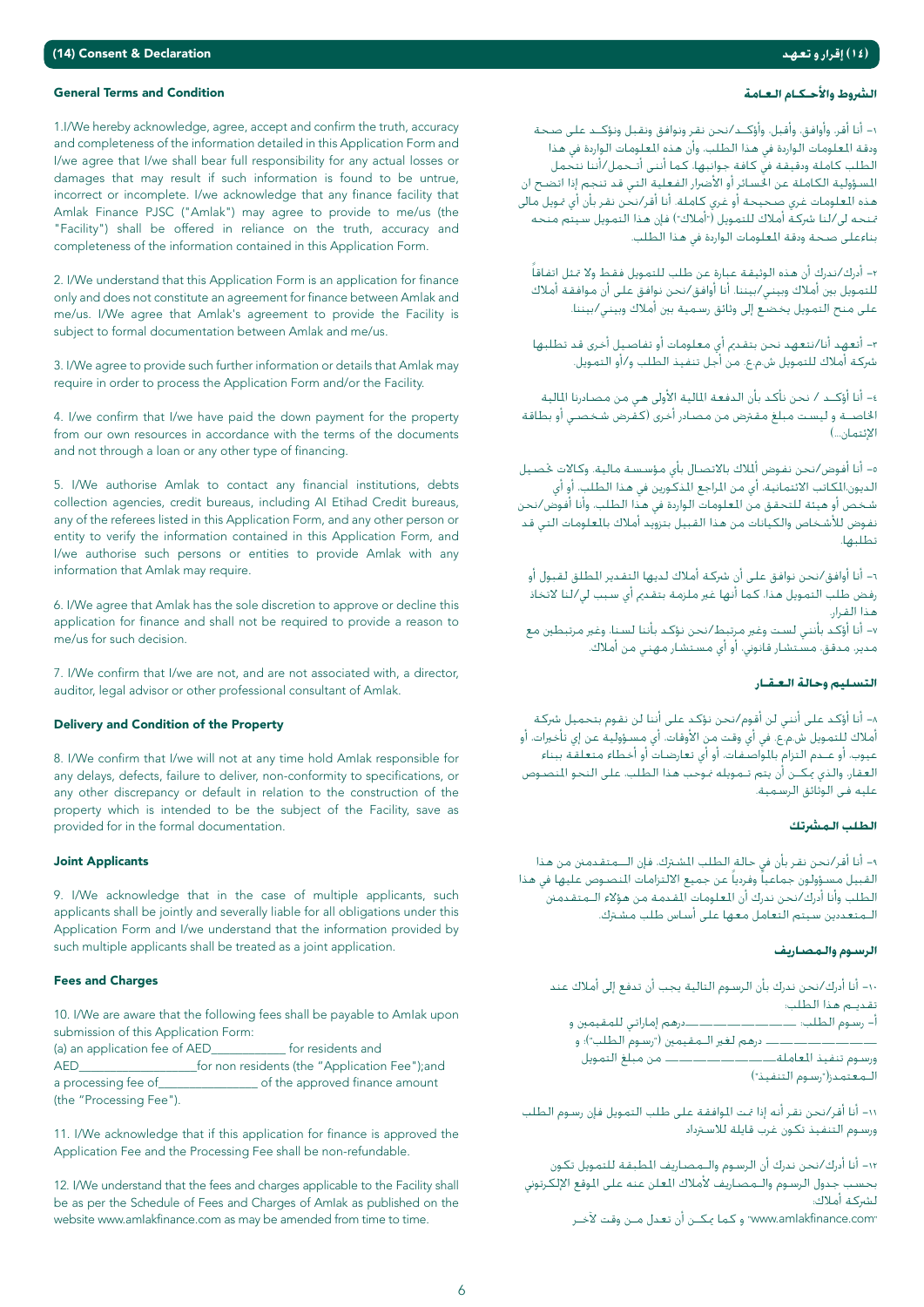#### (١٥) إقرار وتعهد (تكملة)

#### Takaful (Insurance)

13. I/We understand and acknowledge that I/we must obtain:

a 'life takaful' (life Insurance) policy for the approved finance amount from an approved provider and must maintain such cover for the period of the finance facility term; and pursuant to the terms of formal documentation a property takaful' (property insurance) policy for the value of the property which is to be the subject of the Facility, and such 'property takaful' shall be taken through the provider as Amlak may have the arrangement with time to time. In case of apartments, a copy confirming cover arranged by the owners association (if any) should be submitted to Amlak.

14. In the event that I/we choose to participate in the group policy of Amlak, the contribution shall be paid directly by Amlak to the 'takaful' provider, and the portion of such takaful contribution attributable to me/us shall be recovered by Amlak pursuant to the terms of formal documentation.

15. The rate at which 'takaful' contribution is calculated may be subject to change and the contribution applicable as on the date of renewal will be applied on an annual basis.

16. I/We understand that Amlak shall be listed as the sole loss pavee on the required 'takaful' policies.

#### **Property Valuation**

17. Amlak requires a valuation on all types of properties to be financed, and will arrange the relevant valuation for you and all expenses for such valuation will be borne by you. By signing the application form, you give us the authority to provide your details to our surveyor, valuer and agents of Amlak

18. I/We will ensure that the property valuer nominated by Amlak is provided with full access to the proposed security property.

I/We acknowledge I/we have read and fully understand the terms and conditions under which Amlak is willing to process this application as set out in this Application Form, and I/we agree to be bound by the same.

Name of the Signatory:

Signature:

Date:

Name of Second Applicant (if applicable):

Signature:

Date:

تكافل (التأمين)

١٣ – أنا أدرك وأقر/نحن ندرك ونقر أنه يجب على/علينا الحصول على: وثيقة تأمين تكافلي على الحياة عن مبلغ التمويل المعتمد من مزود معتمد مع الإبقاء عليها طوال فترة التمويل؛ وفقاً للشروط الواردة في الوثائق الرسمية. .<br>وثيقة تأمين تكافلي على المتلكات بقيمة العقار الذي سيتم تـمويله، وهذه الوثيقة سيتم الحصول عليها من أحد الـــمزودين الذين تتعامل معهم أملاك. وفي حالة الشقق، فإنه يتطلب تزويد أملاك بنسخة عن وثيقة تؤكد الغطاء بترتيب من قبل هيئة ملاك البناء.

١٤- فـي حال اننـي اخـرتت /اننا اخـرتنا المشـاركـــة فـي وثائق الـتأمـنن للمـجموعـة في أملاك ، فان أملاك ستسدد حصتي من هذه المشاركــة لي مزودي لتأمين و سيتهم اسنيردادها منى /مننا لصالح

أملاك لاحقاً. .<br>١٥- معدل احتساب مساهمة التأمين على المتلكات قابل للتغيير وستكون

المساهمة

المطبقة في تاريخ التجديد مطبقة على أساس سنوي. ١٦- أنا أدركَ/نحــن ندرك أن أملاك سـتكـون المسـتفـيد الـوحيد المدرج علـى وثائق التأمين في حال حدوث أي خسارة.

#### تقييم العبار

١٧- أمالك تطلب تقييم جميع أنواع العقارات التي سيتم تمويلها، وسوف يتم الرنتيب لهذا التقييم وجميع المصاريف الـمتكبدة سوف يتم غملها من قبلك. من خالل التوقيع على

إستمارة الطلب. فإنك تمنح أملاك السلطة لتقديـم التفاصيل الـخاصــة بك إلى الـــمثمن. والـــمــساح. و وكـلاء شركـة أملاك.

١٨- أنا أَوْكَــد/نحن نؤكد على إناحة المجال الكامل للمثمن الذي تختاره أملاك لمعاينة العقار المعنى.

أقر بأننى قد قمت/نقر بأننا قد قمنا بقراءة وفهم الشروط والبنود التى ترغب .<br>بموجبها شركـة أملاك للتمويل ش.م.ع. في تنفيذ هذا الطلب على النحو المبين في هذا الطلب، كما إنني أوافق/إننا نوافق على الالتزام بهذه الشروط والبنود.

استم مقدم الطلب األول:

التوقيع: \_

التاريخ: \_\_

اســم مـقـدم الـطلب الـثاني (إن وجــد):

التوقيع: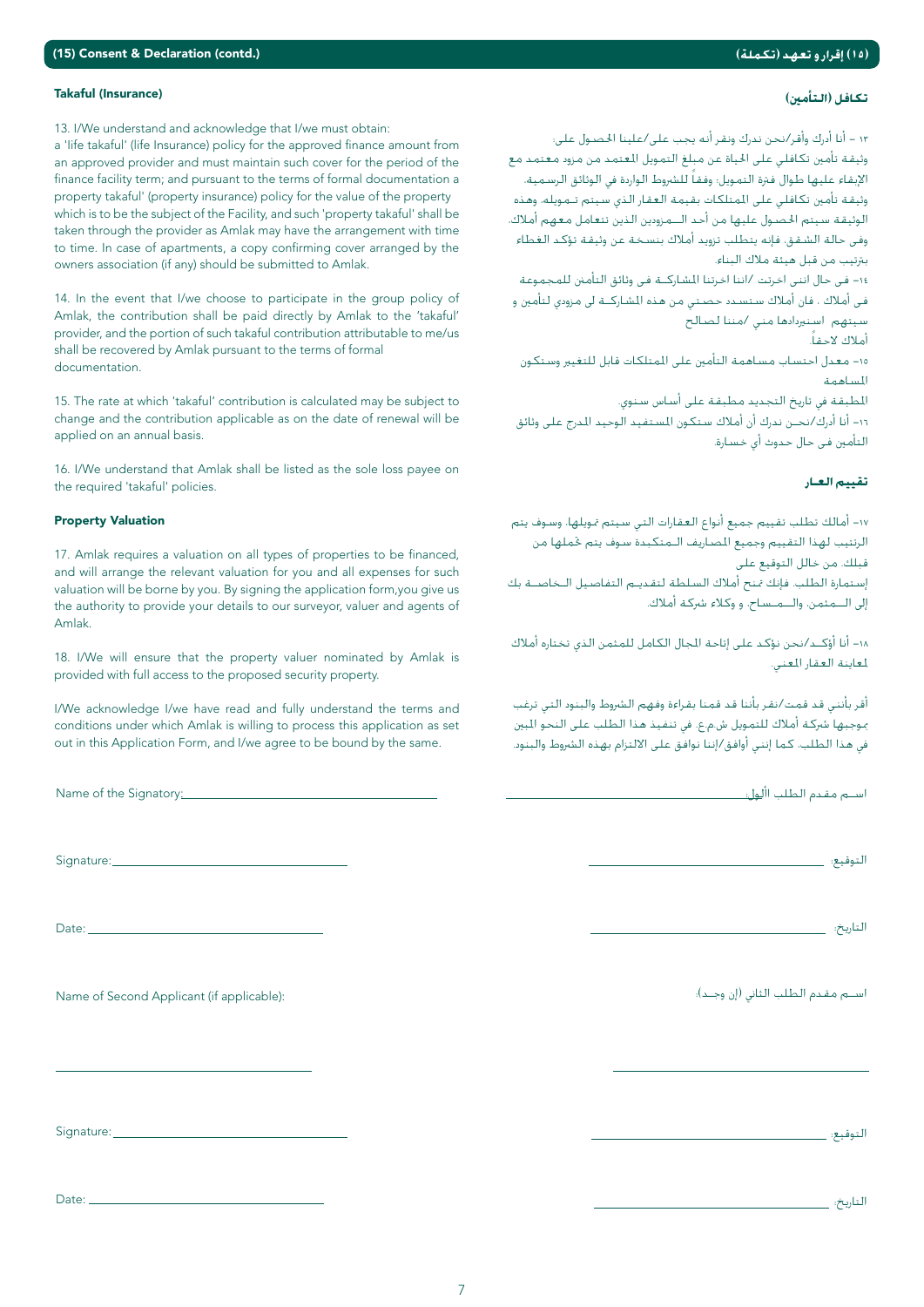### .<br>(١٦) الأوراق المطلوبة

| (16) Documents Required |  |
|-------------------------|--|

| <b>Documents Checklist:</b>                                                                                                                                                                                                    |        |        | الوثائق المطلوبة:                                                                                                                                                                                                           |
|--------------------------------------------------------------------------------------------------------------------------------------------------------------------------------------------------------------------------------|--------|--------|-----------------------------------------------------------------------------------------------------------------------------------------------------------------------------------------------------------------------------|
| Completed Application Form signed by all applicants (including co-applicants)                                                                                                                                                  | $\Box$ | $\Box$ | إستمارة كاملة البيانات موقعة من قبل جميع المتقدمين. (من فيهم شركائهم).                                                                                                                                                      |
| Passport copy                                                                                                                                                                                                                  | □□□    |        | نسخة من جواز السفر.                                                                                                                                                                                                         |
| <b>Emirates Identity Card copy</b>                                                                                                                                                                                             | ПП     |        | نسخة من الهوبة الإماراتية.                                                                                                                                                                                                  |
| Credit Cards statement                                                                                                                                                                                                         | ПП     |        | كشف حساب بطاقة الإئتمان.                                                                                                                                                                                                    |
| Proof of Other Income (Proof of ownership, such as sale agreement and/or title<br>deed) and Tenancy contract/ Ejar                                                                                                             | П      | П      | أدلة عن إرادات أخرى (إثبات ملكية العقار كعقد شراع العقار أو سند اللكية، عقد<br>الإيجار/ إيجاري).                                                                                                                            |
| Repayment for buyout cases                                                                                                                                                                                                     | П      | П      | تفاصيل الدفعات السيددة للبنك الأول.                                                                                                                                                                                         |
| Latest 6 months Company statement                                                                                                                                                                                              | $\Box$ | $\Box$ | كشف حساب الشركة لأخر ستة أشهر.                                                                                                                                                                                              |
| Authenticated Company tax returns (for non-residents)                                                                                                                                                                          | □□     |        | الضرائب على إبرادات الشركـة مصـادق عليـها (لـغير المقيمـين).                                                                                                                                                                |
| Trade License, Memorandum & Articles of Association of the Company                                                                                                                                                             | $\Box$ | $\Box$ | الرخصة التحارية.                                                                                                                                                                                                            |
| Board Resolution signed by all Directors / Partners if the finance is availed in the<br>Company/ Firm name                                                                                                                     | □□     |        | عقد التأسيس و النظام الأساسى للشركة.                                                                                                                                                                                        |
| Audited financials for the last 2 years                                                                                                                                                                                        | П.     | П      | الحسابات المالية المدفقة عن أخر سننتين.                                                                                                                                                                                     |
| Facility letters (in Company name)                                                                                                                                                                                             | ΙI     | $\Box$ | رسالة تسهيلات (باسم الشركـة)                                                                                                                                                                                                |
| <b>Property Details:</b>                                                                                                                                                                                                       |        |        | تفاصيل العقار:                                                                                                                                                                                                              |
| Tenancy contract copy, if rented                                                                                                                                                                                               | LΙ     | $\Box$ | نسخة عن عقد الإيجار، إذا كان العقار مؤجرا.                                                                                                                                                                                  |
| Copy of Title Deed (for Refinance applicants) and floor plan                                                                                                                                                                   | П      | П      | نسخة عن ملكية العقار (لطالبي إعادة مُويل العقار) و مخطط الوحدة.                                                                                                                                                             |
| Memorandum of Understanding between Buyer and Seller, if secondary purchase                                                                                                                                                    | П      | П      | مذكرة التفاهم بين البائع و المشترى إذا لم تكن الوحدة مشتراة من المطور.                                                                                                                                                      |
| Developer Service Fees Invoice (for Istithmari)                                                                                                                                                                                | ПП     |        |                                                                                                                                                                                                                             |
| Copy of Sale Agreement, Oqood, Receipts for down-payment or Developer<br>Confirmation (for Tatweer off plan finance)                                                                                                           | П.     | П      | فاتورة رسوم خدمات المطور (منتج إستثماري).<br>نسخة عن عقد شراء لمنتج. و نسخة عن تسجيل العقد في نظام عقود. و ابصالات<br>الدفعات المقدمة للمطور أو رسالة تأكيد من المطور (للعقار قيد الإنشاء).                                 |
| Further documentation may be required in support of your application.                                                                                                                                                          |        |        |                                                                                                                                                                                                                             |
| All documents should be submitted in their original form & copies<br>should be attested. All pages of the Application Form must be initialed<br>& any changes or amendments done must be signed. Company stamp<br>is required. |        |        | مكن طلب مستندات إضافية لدعم طلبكم.<br>بجب على كل الأوراق المقدمة الأصلية و النسوخة أن تكون مصدقة. بجب التوقيع على<br>صفحات إستمارة الطلب و عند القيام بأي تغيير على الاستمارة بنبغي التوقيع أبضا.<br>ختم الشركة مطلوب كذلك. |
| Others                                                                                                                                                                                                                         |        |        | اضافات اخرى                                                                                                                                                                                                                 |
|                                                                                                                                                                                                                                |        |        |                                                                                                                                                                                                                             |

### .<br>(١٧) لاستعمال أملاك فقط

| رفم مستشار التمويل العفاري |
|----------------------------|
|                            |
| الفرع:                     |
|                            |
| اللاحظات:                  |
|                            |
|                            |
|                            |
|                            |
|                            |
|                            |
|                            |
|                            |

(17) For Amlak Use: